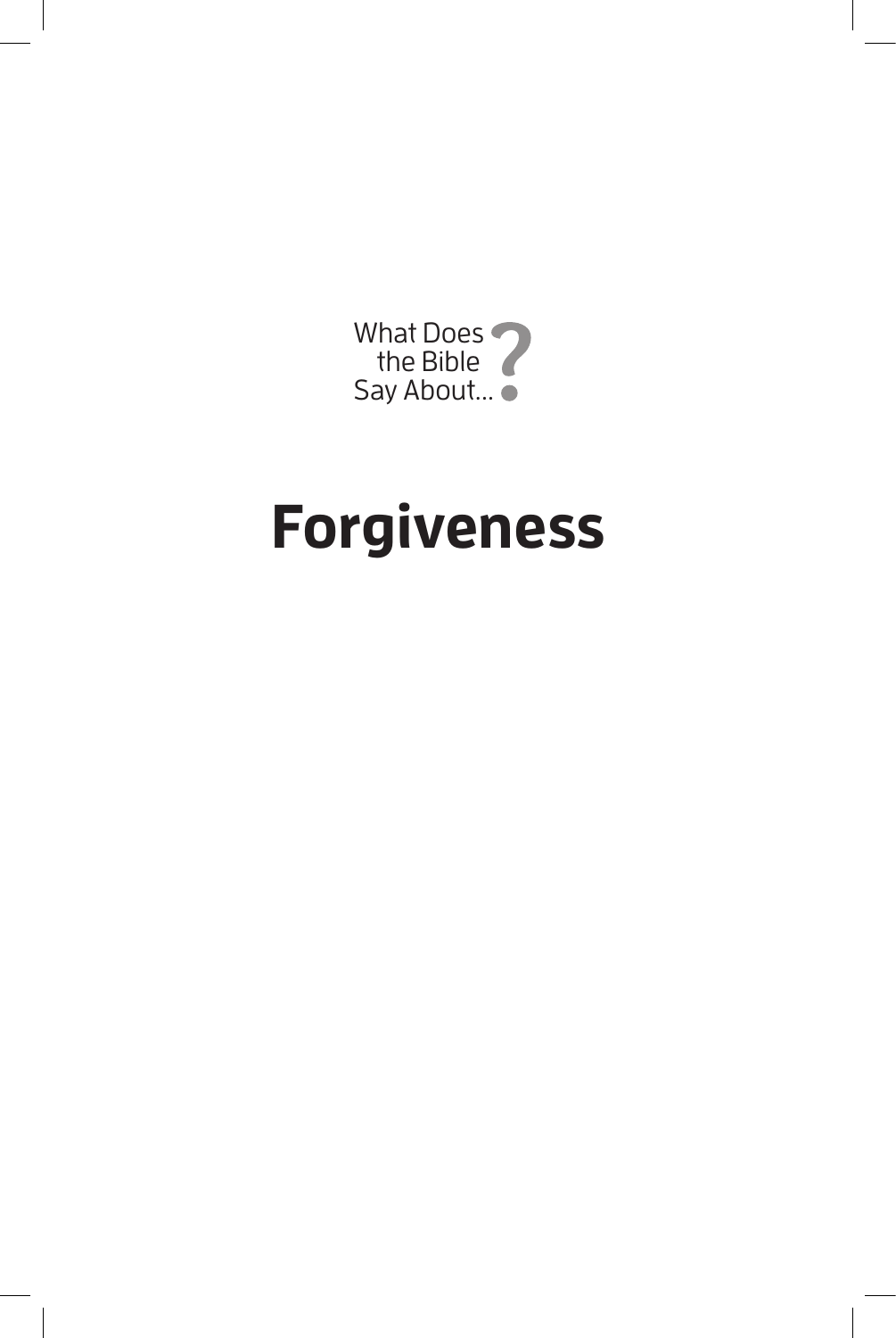"What Does the Bible Say About...?" Series **Ronald D. Witherup, P.S.S.** Series Editor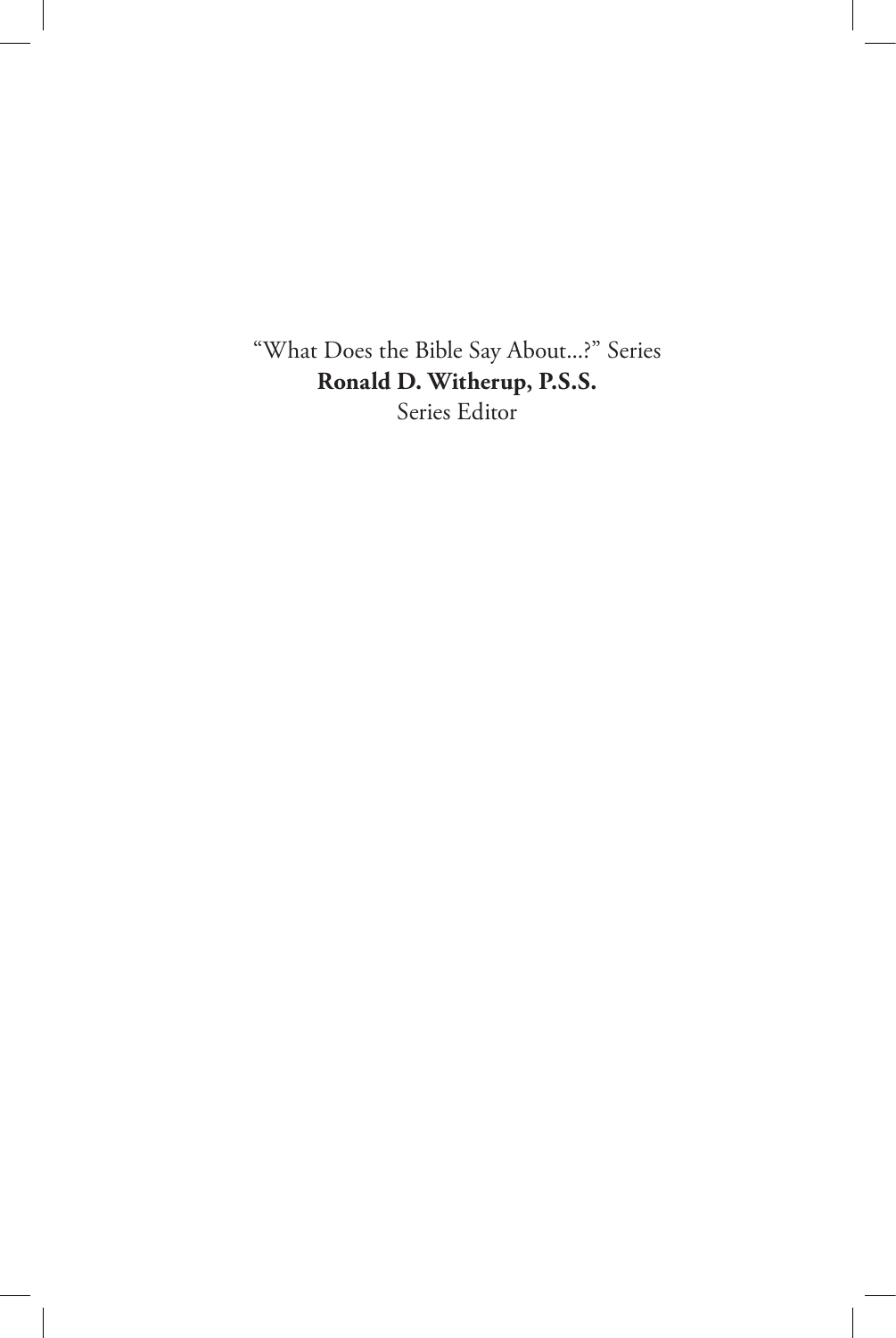

# **Forgiveness**

Mary Ann Getty

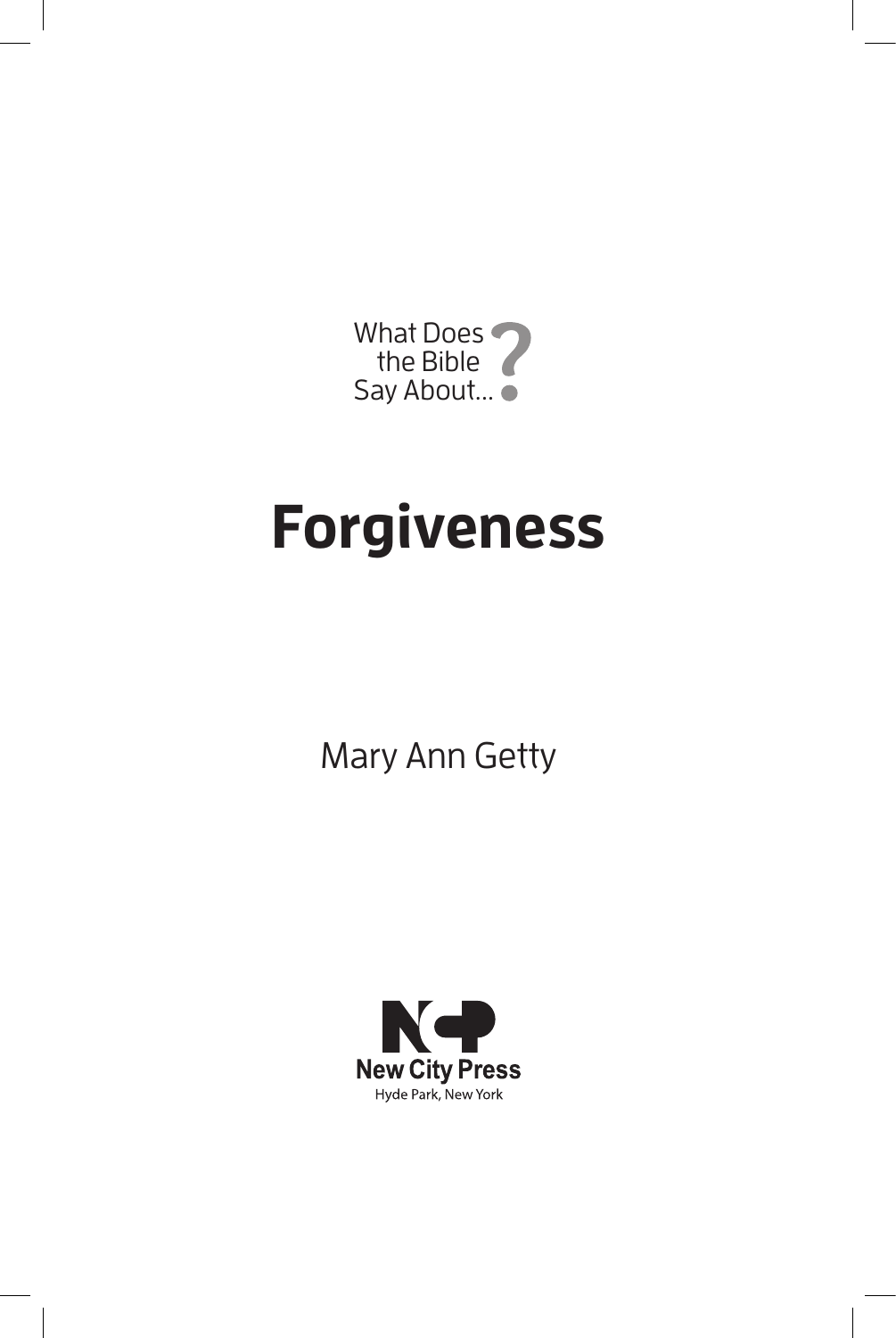Published by New City Press 202 Comforter Blvd., Hyde Park, NY 12538 www.newcitypress.com

©2020 Mary Ann Getty

Cover design and layout by Miguel Tejerina

Biblical citations are taken from the New Revised Standard Version ©1989 Division of Christian Education of the National Council of the Churches of Christ in the United States of America. Library of Congress Cataloging-in-Publication Data

What does the Bible say about Forgiveness

Library of Congress Control Number: 2020931293

ISBN: 978-1-56548-407-8 ISBN: 978-1-56548-408-5 (e-book) ISBN: 978-1-56548-697-3 (series ISBN)

Printed in the United States of America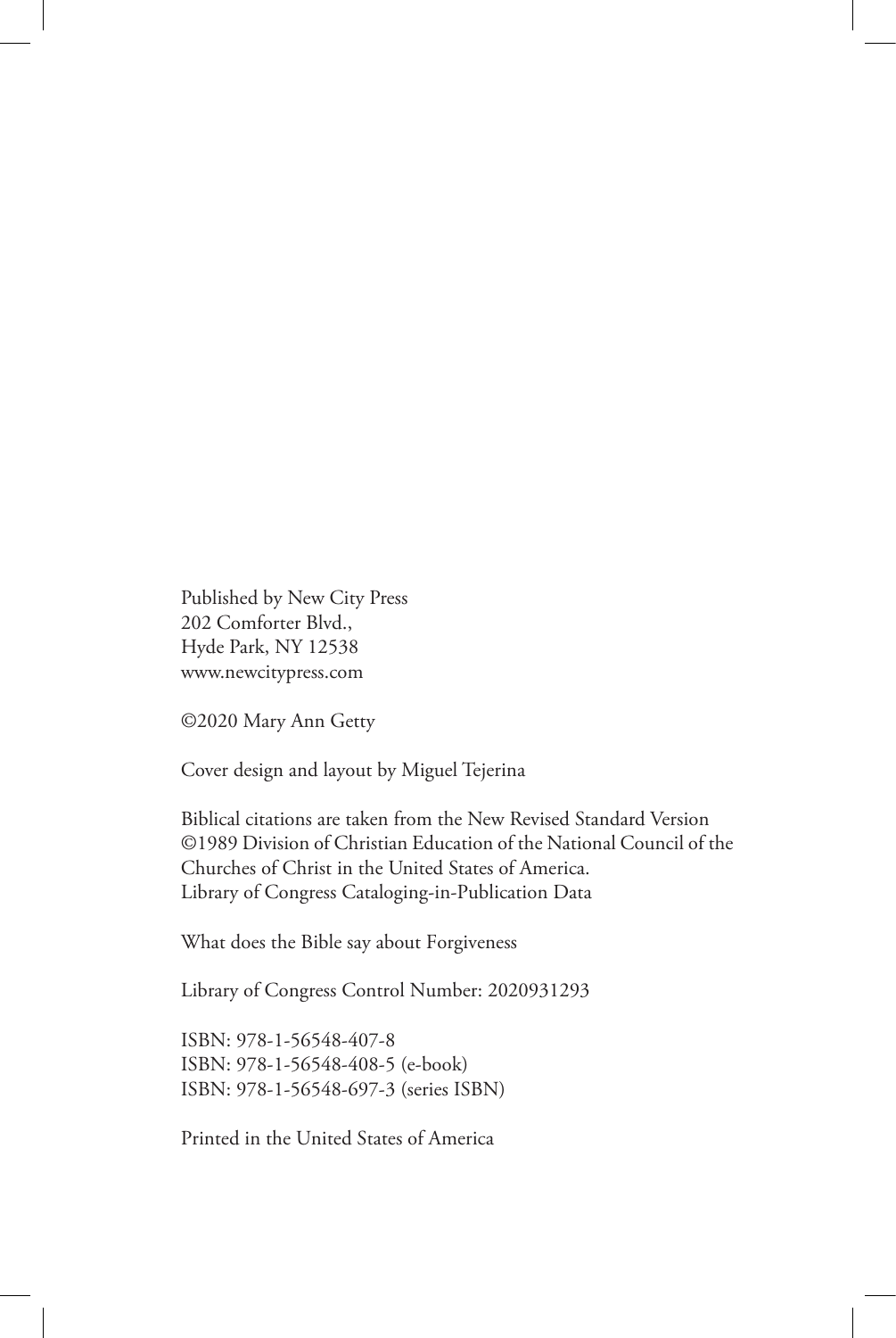## **Contents**

| Chapter One                                                       |
|-------------------------------------------------------------------|
| Chapter Two                                                       |
| Chapter Three<br>What Does the Cross Have to Do with It?  38      |
| Chapter Four                                                      |
| Chapter Five<br>Forgive My Enemies? You've Got to Be Kidding!  63 |
| Chapter Six                                                       |
| Chapter Seven                                                     |
| Chapter Eight                                                     |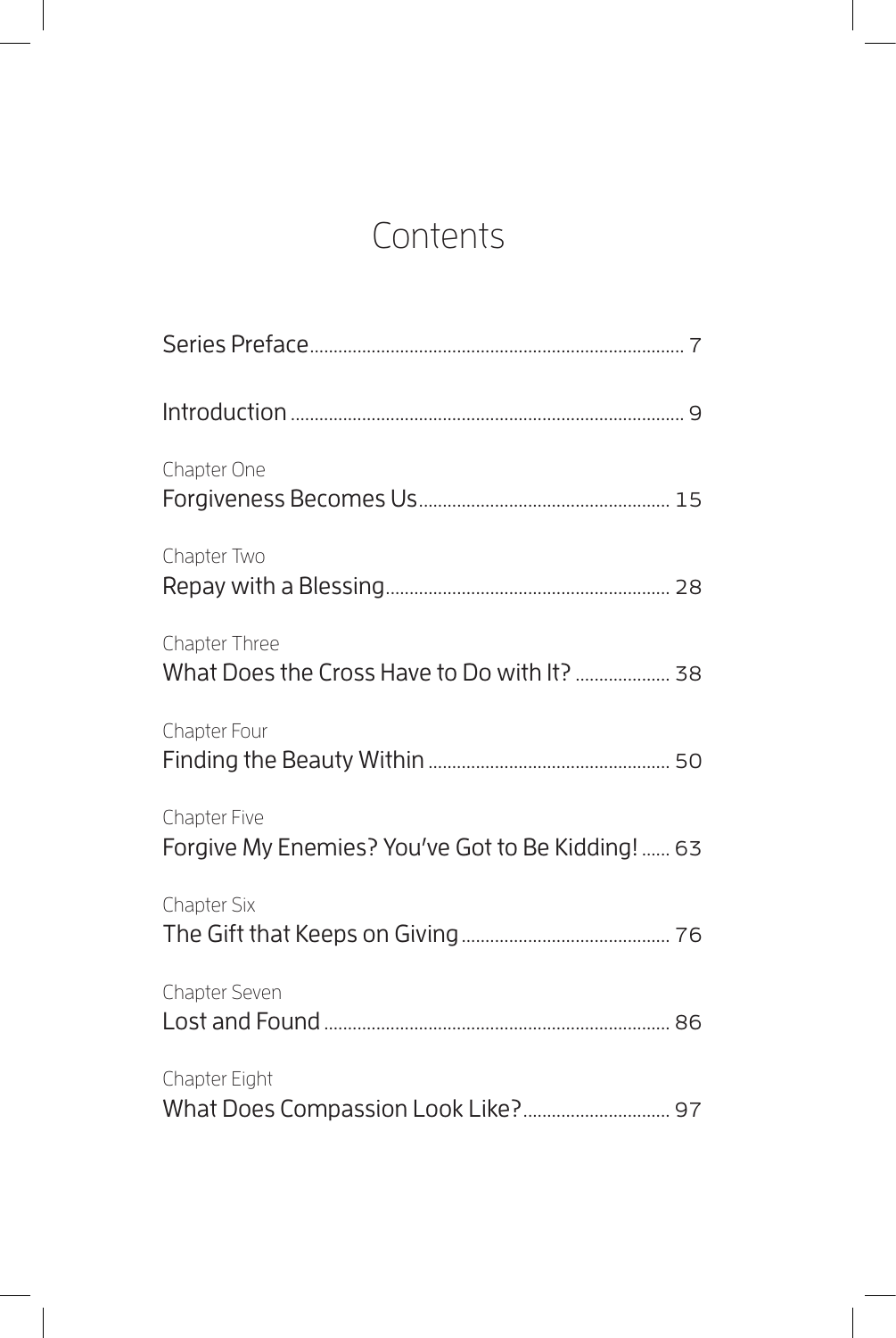| <b>Chapter Nine</b> |  |
|---------------------|--|
| Chapter Ten         |  |
|                     |  |
|                     |  |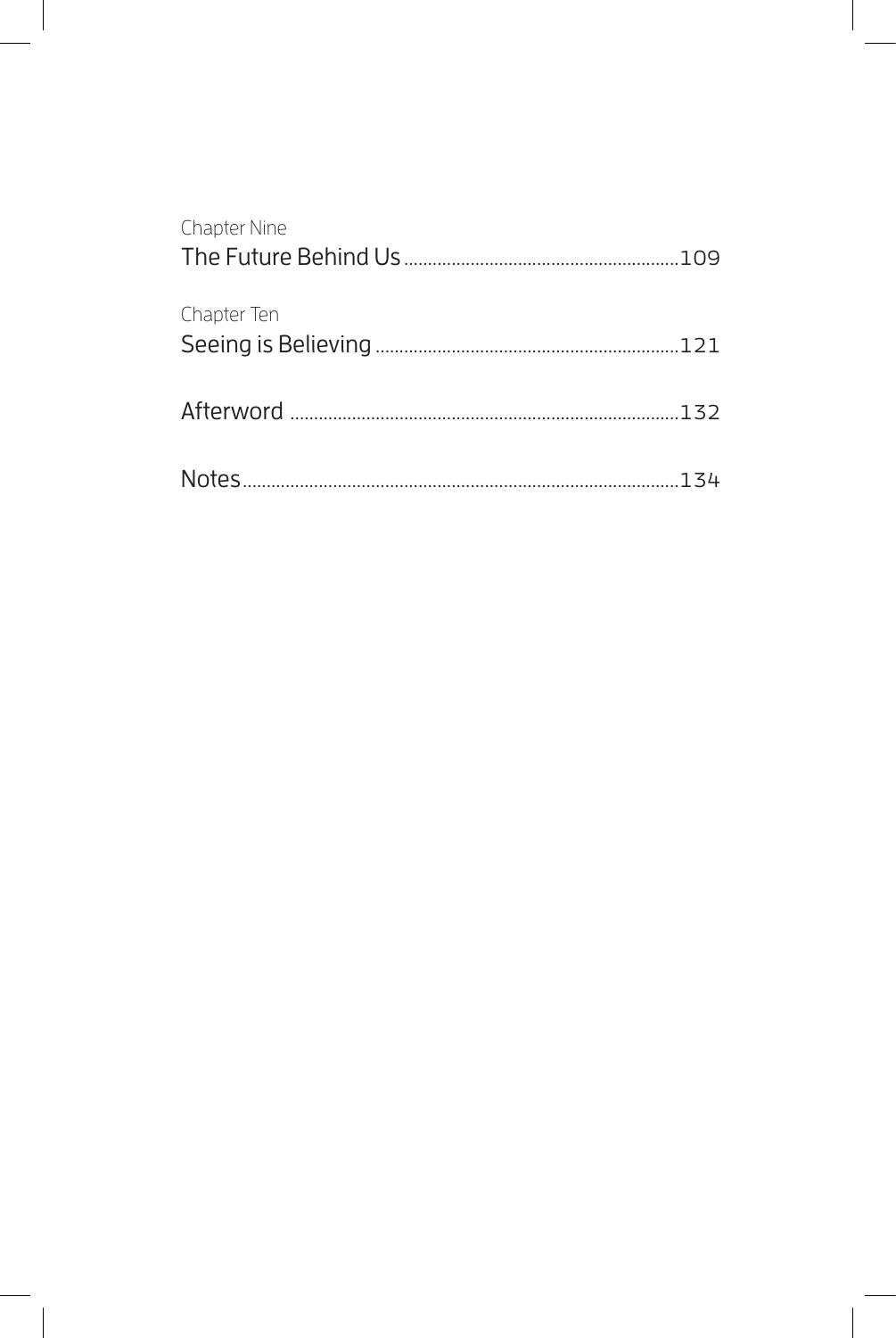## Series Preface

The Bible remains the world's number one best-seller of all time. Millions of copies in more than two thousand languages and dialects are sold every year, yet how many are opened and read on a regular basis? Despite the impression the Bible's popularity might give, its riches are not easy to mine. Its message is not self-evident and is sometimes hard to relate to our daily lives.

This series addresses the need for a reliable guide to reading the Bible profitably. Each volume is designed to unlock the Bible's mysteries for the interested reader who asks, "What does the Bible say about…?" Each book addresses a timely theme in contemporary culture, based upon questions people are asking today, and explaining how the Bible can speak to these questions as reflected in both Old and New Testaments.

Ideal for individual or group study, each volume consists of short, concise chapters on a biblical theme in non-technical language, and in a style accessible to all. The expert authors have been chosen for their knowledge of the Bible. While taking into account current scholarship, they know how to explain the Bible's teaching in simple language. They are also able to relate the biblical message to the challenges of today's Church and society while avoiding a simplistic use of the biblical text for trying to "prove" a point or defend a position, which is called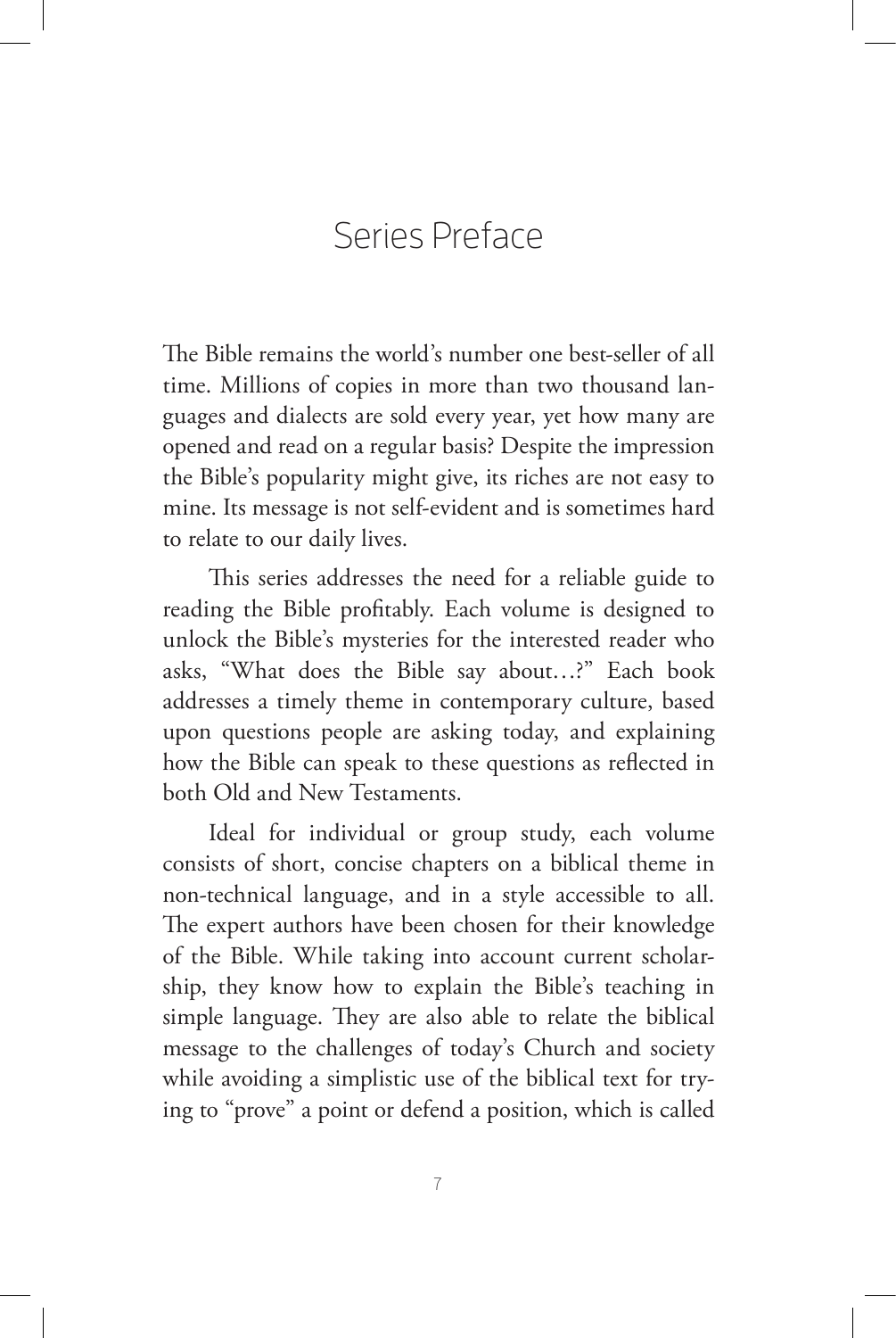"prooftexting"—an improper use of the Bible. The focus in these books is on a religious perspective, explaining what the Bible says, or does not say, about each theme. Short discussion questions invite sharing and reflection.

So, take up your Bible with confidence, and with your guide explore "what the Bible says about FORGIVENESS."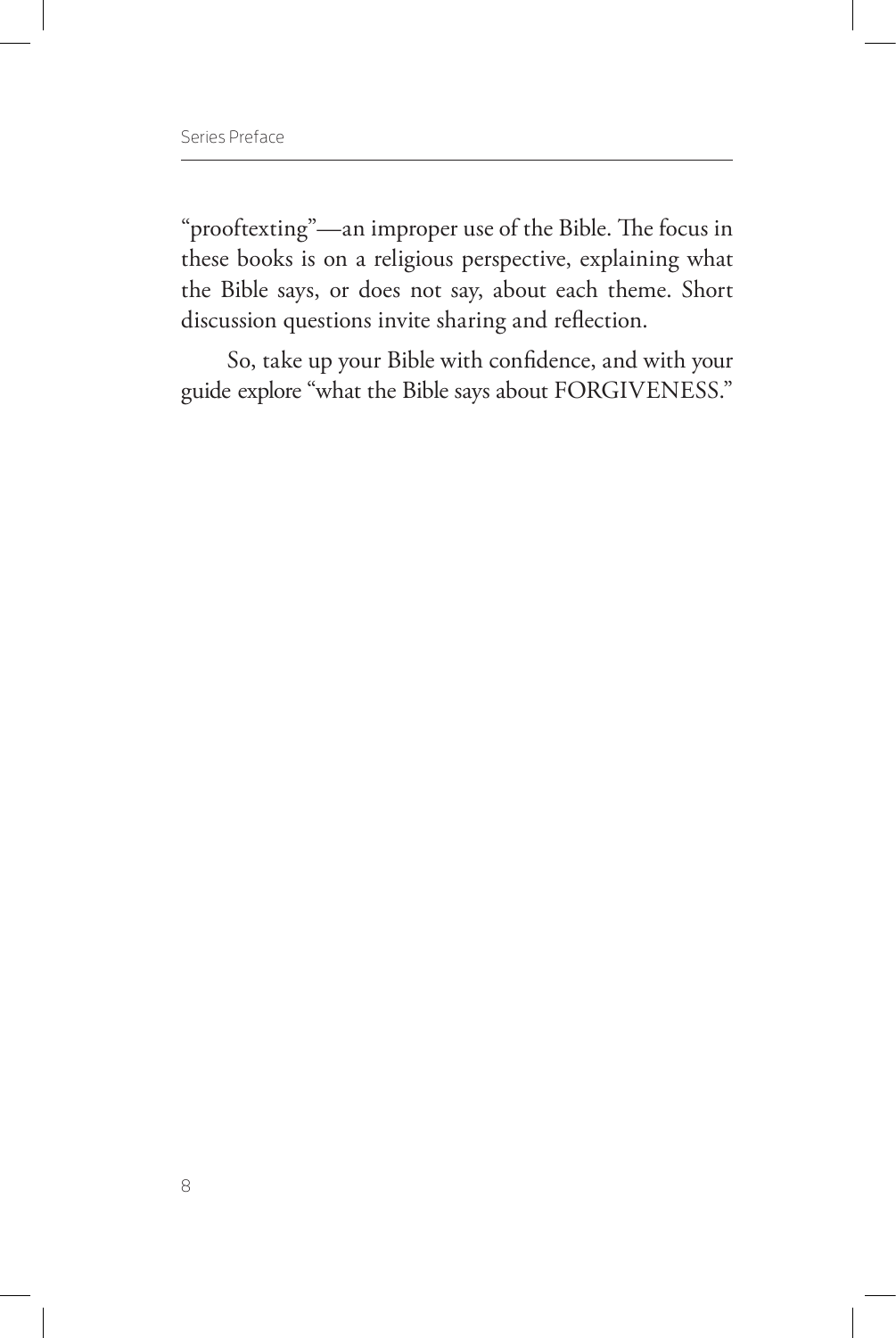### Introduction

A good friend of mine, a nun, is known to all for her kindness and gentle spirit. So it was a surprise to hear her begin a parish Lenten talk by confessing that when she is driving, she turns into a maniac. All of a sudden she is mentally labeling her fellow drivers as jerks and worse. Somehow with the anonymity of closed windows and the power of a couple tons of steel around her, she is transformed into a self-righteous and violent adversary. How is that possible, when most other drivers are going about their business apparently not wishing her any harm and without even knowing her? This is only one example of how the stresses of our daily contemporary life strain the limits of our attitudes toward others. And it is really no surprise after all.

#### Our Disconnected World

Driving and traffic are for many of us only among the minor pressures we face. Our interpersonal relationships in our families and our workplaces suffer from limitations of time and energy. Efforts to communicate clearly, despite social media, the Internet, and cell phones, leave us unsatisfied. People feel lonelier, less understood, more disconnected, and even more unloved than ever before, as evidenced by our divorce rates, litigations, homicides, suicides, and other social ills. We look to anyone or any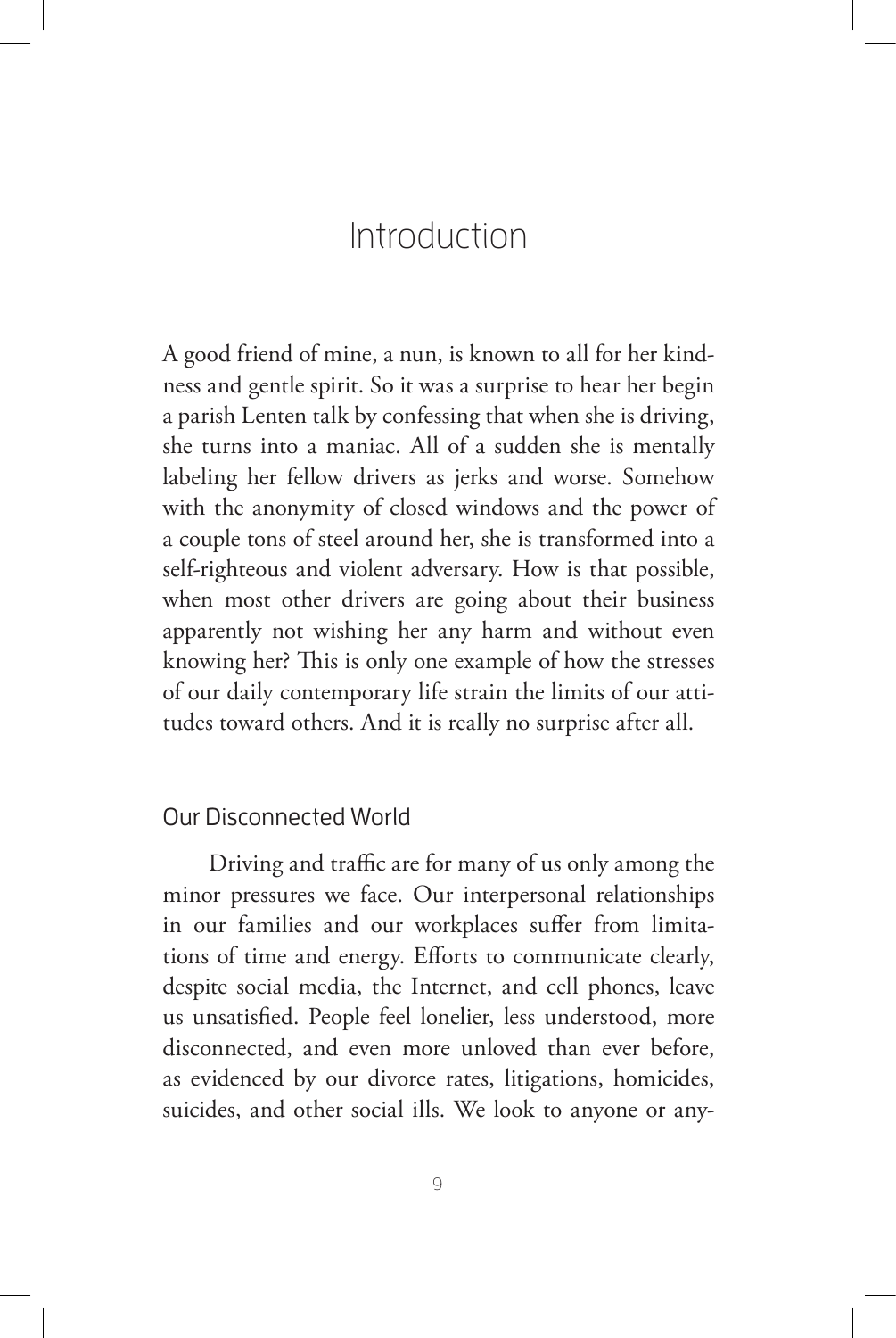thing that claims to help us shed some light on the causes of our restlessness and discontent. We live in an age of polarization, exemplified by an inability to admit when we are wrong. Instant and constant news bombards our senses and we often respond emotionally and strongly. There is in our world a lot to make us feel angry, upset, and anxious. Yet our society offers few calming influences.

Such signs of the times can result in confusion about forgiveness, the need to be forgiven, and the need to forgive. A good starting point is honesty about ourselves. We are imperfect. God isn't finished with us yet. In prayer we ask God for forgiveness for ourselves and we ask for the grace to forgive others. We dare to ask this regularly in the Lord's Prayer, although we might not realize the commitment required by the words that prioritize forgiveness right up there with longing for the kingdom and receiving our daily bread.

We need forgiveness ourselves, for our part in straining relationships in our families and among our loved ones. We often need forgiveness from all the "others" in our lives such as neighbors, employers, and co-workers, people we encounter on a daily basis but do not really notice and certainly do not understand. We require forgiveness even from our friends, and we need to forgive them, too, on a regular basis. As members of the Church we identify ourselves as a forgiven and forgiving people. It is not surprising that we will never be able to solve our multi-faceted problems without learning to overlook our misunderstandings, to heal our mutual suspicions, and to mend our broken promises by forgiving one another on the way to peace.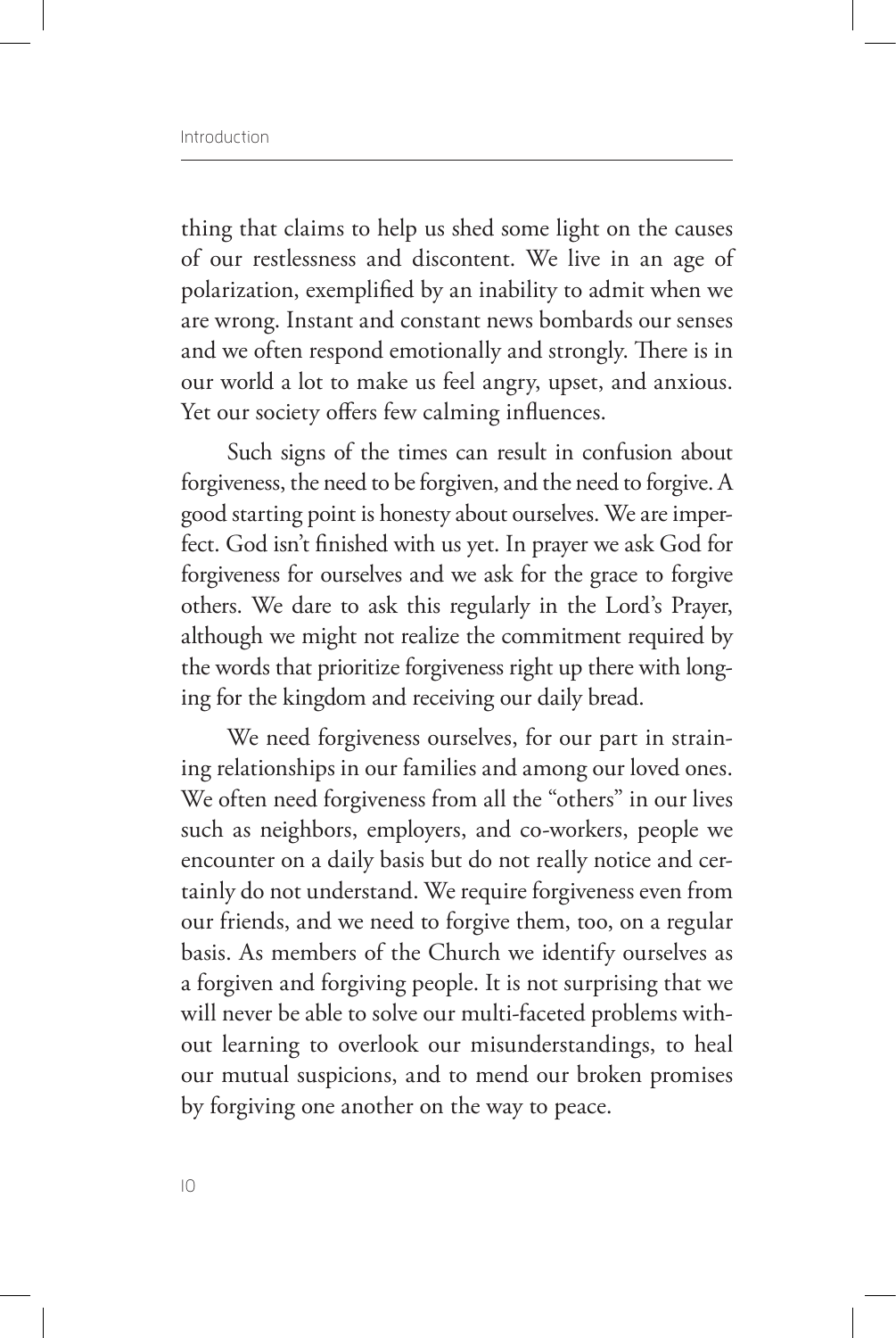#### A Kinder, Gentler World

The term forgiveness includes the word "give" at its heart. This is true in languages besides English, such as German (*Vergeben*) and French (*pardonner*). The prefix "for" suggests both anticipation of a reaction and also the idea that it is "on behalf of" another. Whereas we might naturally retaliate or expect retribution, forgiveness instead calls us to offer and accept gratuitous, often undeserved pardon. It might also mean that when others cannot for some reason be "giving," we must be giving first. Forgiveness often includes the element of surprise. An offender expects a certain reaction in kind. But when we are forgiven for our limitations or outright faults and failings, and especially when, through kindness, we realize that we have been forgiven much, we stand a chance of changing expectations and, hopefully, also behavior. Forgiveness tends to have a ripple effect. It is progressive. We learn forgiveness and its power as we act in forgiving, gracious ways. Forgiveness is, above all, a gift, one that keeps on giving. Ultimately forgiveness can be beneficial even if it is one-sided. Forgiveness is most important and effective for the one who seeks it or who seeks to offer it.

With so many aspects to forgiveness, we need guidance. Believers search the Scriptures as a primary source of revelation and inspiration. There we seek not only comfort but also the challenge to go beyond ourselves, not so much for confirmation but enlightenment. Forgiveness is a theme found prominently throughout the Bible. Some passages most pertinent to the topic might not even use the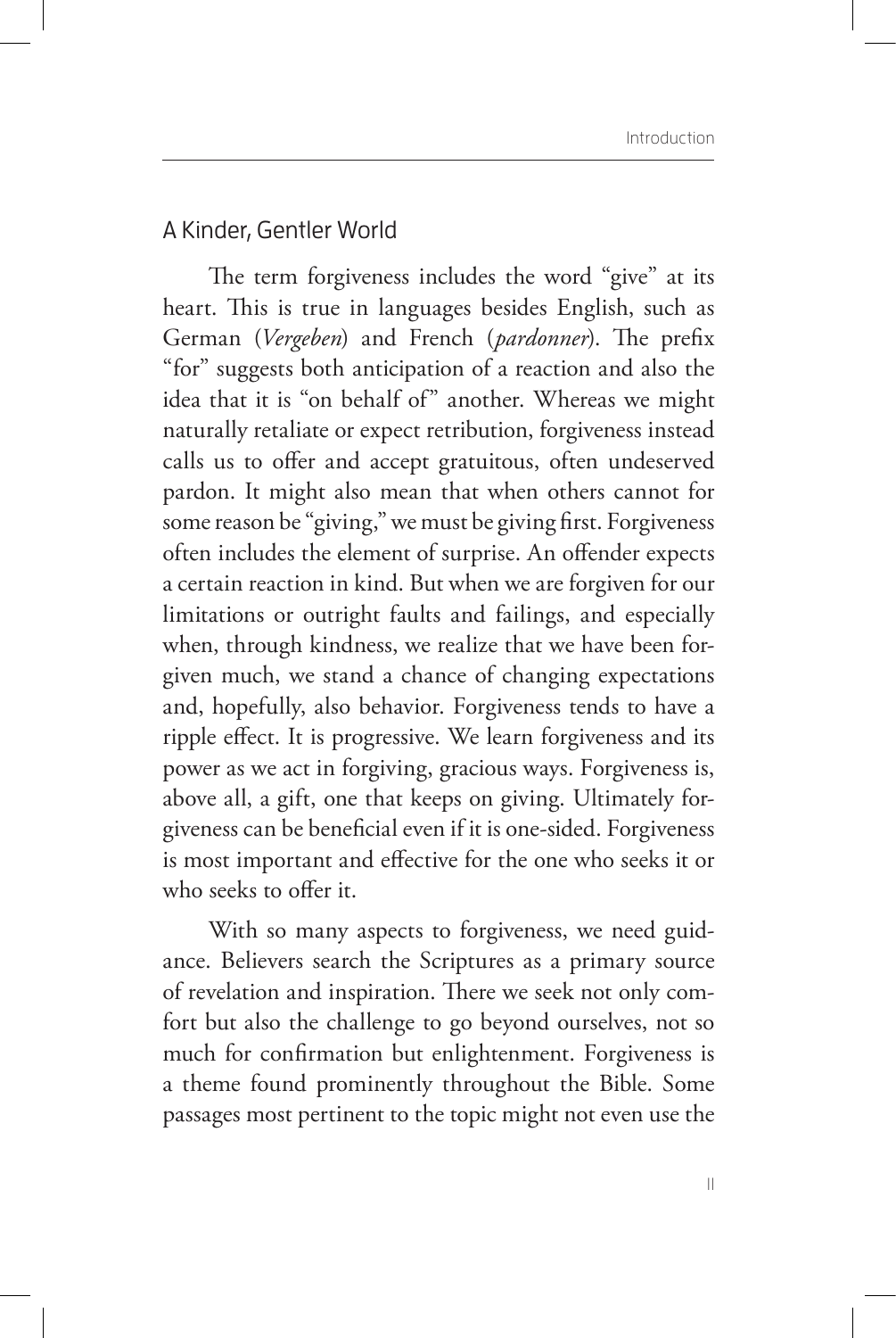word *forgiveness*. But the theme persists in importance. For instance, Jesus' commands to "love one another" and to "love our enemies" give us no room to shelter in bitterness, animosity, or the self-pity of having been wronged. The teachings of the Church also provide constantly updated applications of the Bible's directives on forgiveness as they may be understood in an increasingly complex world. In particular, documents that have appeared in the past fifty years, some very recently in the writings of Pope Francis, have much to say about forgiveness. Fortunately there are also models to whom we can turn, teachers of the way toward reconciliation: a kind of litany of forgivers, such as Nelson Mandela, Cardinal Joseph Bernardin, Paul of Tarsus, and Jesus himself. What they teach about forgiveness enhances our humanity and challenges us to be better than we might think we are capable of being.

Any book on such a wide-ranging topic as forgiveness has to be selective and incomplete. I simply offer some thoughts on how forgiveness is both required of us according to the Bible and offered to us as grace, freedom, and the peace needed to live a good life. Forgiveness is a necessity of life, like food and water. Every day we fall short of our own aspirations and intentions and therefore need to be forgiven. And every day we are called upon to overlook the failings of others and personify the power of forgiveness in things both great and small.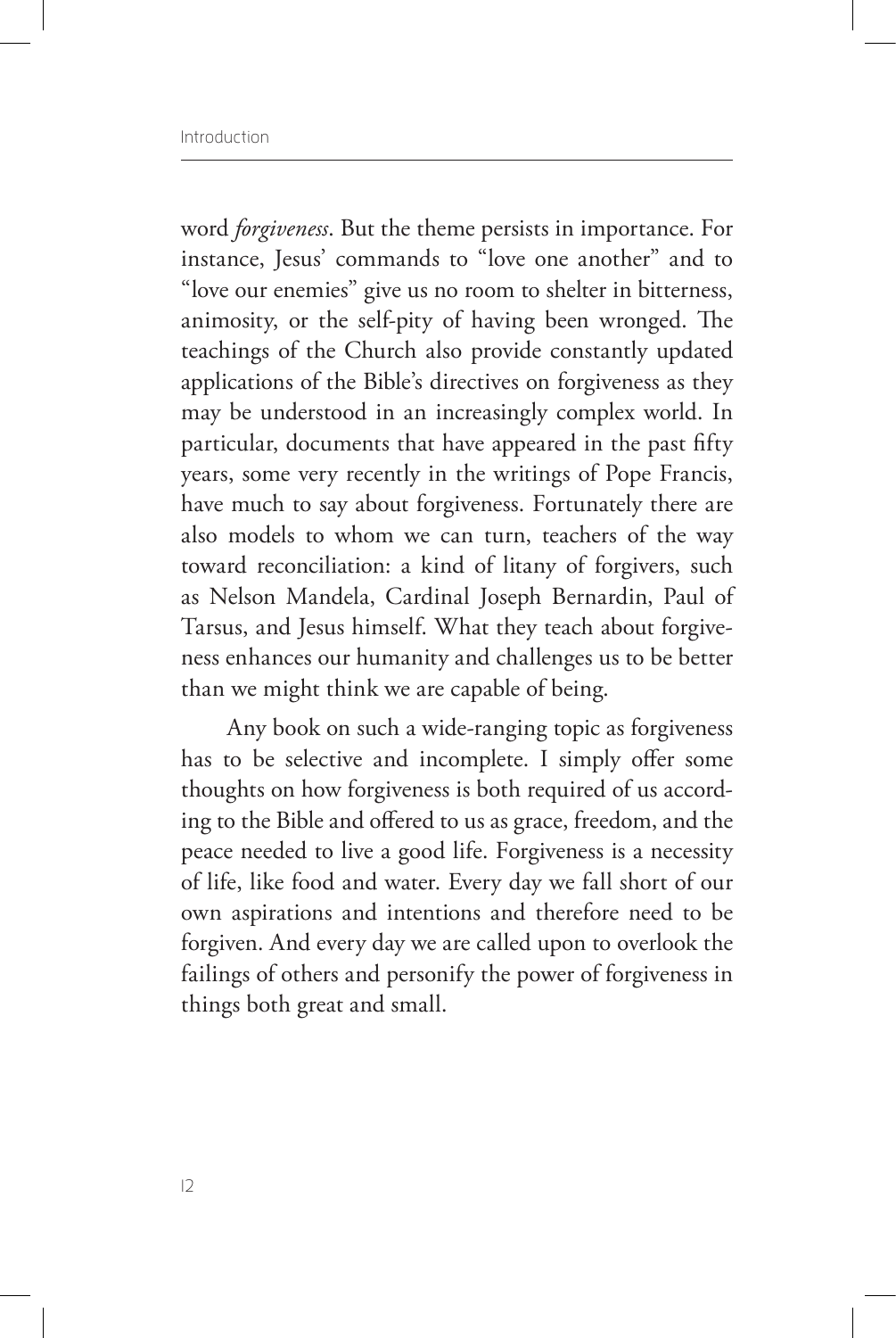#### Faithfulness in Small and Large Things

In the parable of the talents, Jesus praised the good and faithful servants, saying that their dependability in small things means they can be entrusted with large things. Jesus concludes with the invitation, "Enter into the joy of your master" (Matthew 25:21, 23). This lesson can be applied to the topic of forgiveness. Practicing forgiveness in small things is like an investment in our ability to accept life on life's terms when we encounter larger obstacles and disappointments. Forgiveness can empower us to turn bad things into good, sorrow and hurt into joy, for ourselves and for others, when we work at it.

At certain times in life we may be faced with the challenge to forgive in a very large sense. Very painful experiences, such as divorce, betrayal, abuse, false accusations, and even something definitive like a tragic death of a loved one, could stretch us far beyond what we might have previously imagined ourselves to be capable of. We stand at a crossroad. How we choose to act could set us on a course of either additional destructive responses or healing of ourselves and others. Faced with injustice, we have options. We may be tempted to retaliate in kind or even escalate the cycle that produced the rupture. We may seek the satisfaction of revenge, demanding a "pound of flesh." But the far better way is forgiveness. This more measured and gracefilled response requires help, practice, and determination to seek both justice and mercy. This is the longer road to peace of mind and heart.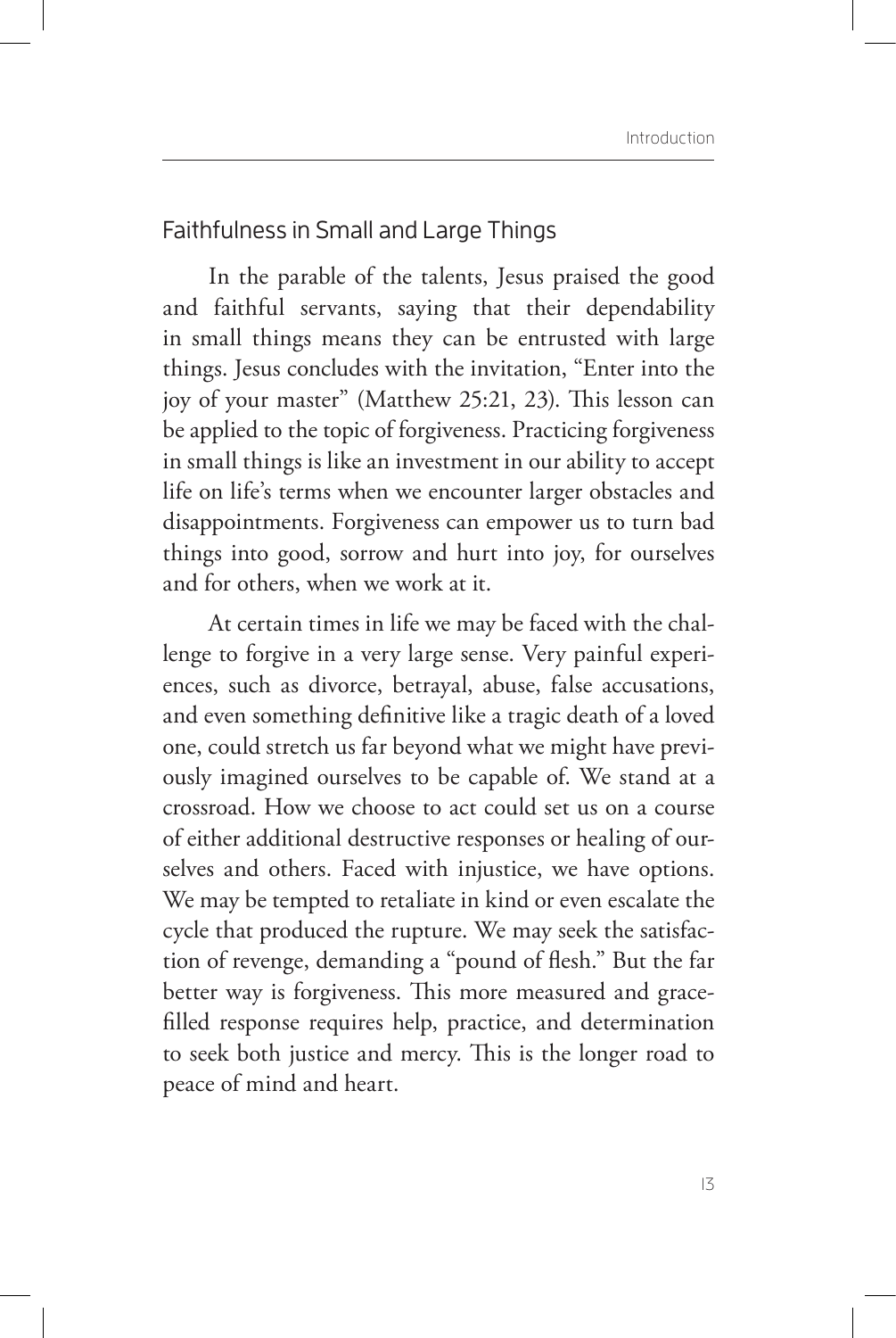Alongside these challenges, we realize that there are many factors in our world that keep orienting us, as even the ancient Greeks maintained, to our common goals of good, beauty, truth, and unity. Pope Francis challenges us, in his Apostolic Exhortation *Gaudete et Exsultate*, to respond to God's call to holiness. He highlights five "great expressions of love of God and neighbor" that he considers of particular importance in the light of certain dangers and limitations present in today's culture.<sup>1</sup> These include a solid grounding in the God who loves and sustains us and gives us inner strength. A second sign of holiness is joy combined with a sense of humor. The third is boldness and passion, while the fourth expression of holiness is community. Finally, Pope Francis says, we should remember that holiness consists in habitual openness to the transcendent, expressed in prayer. These are also the gifts that enable us to offer and receive forgiveness, one of the surest signs of grace, God's own life and power present in us.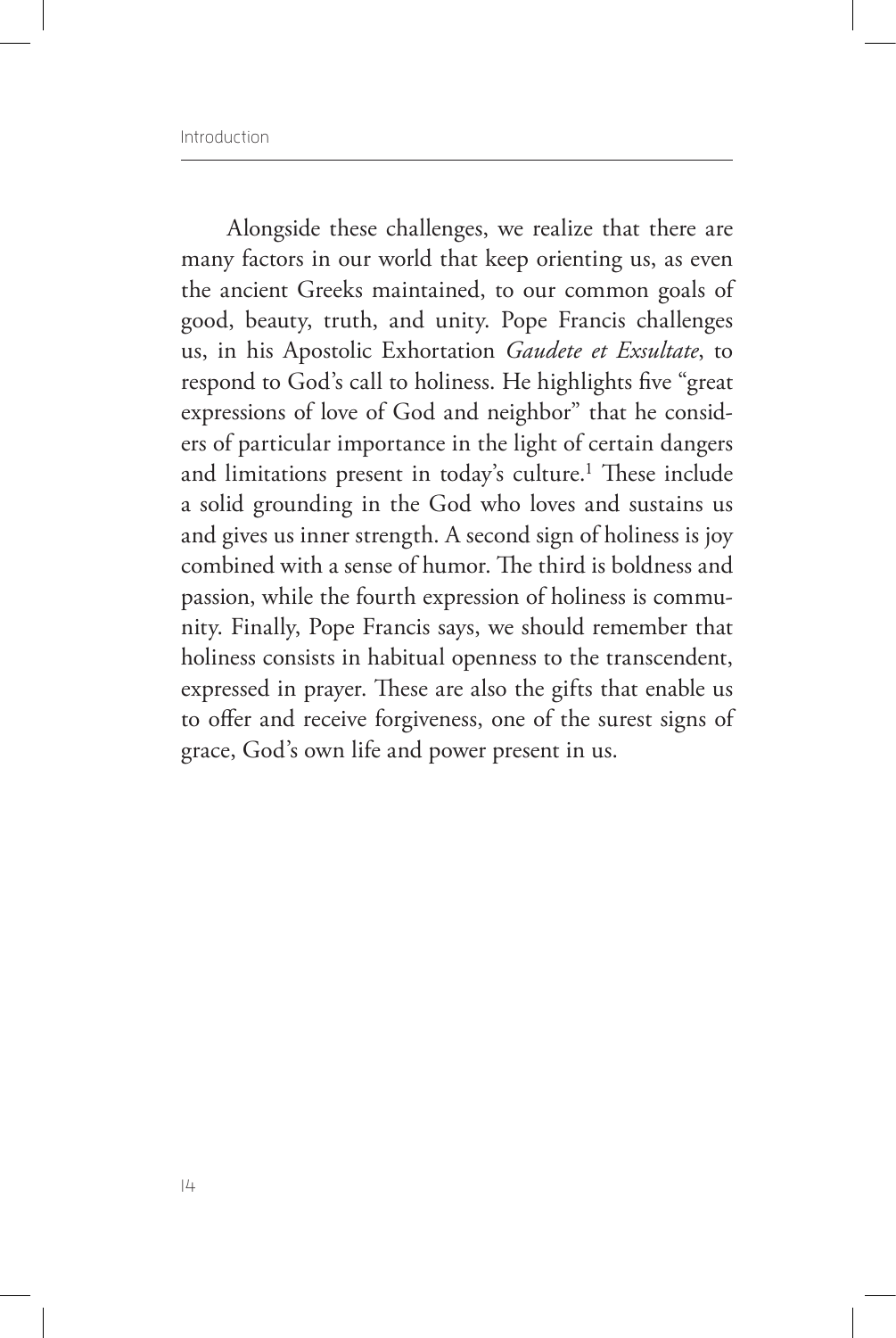### Chapter One

#### Forgiveness Becomes Us

A dear friend died recently. Sensing death was near, she expressed a strong desire to talk to and confess to a priest. As she was not a Catholic, she asked if this was possible and later, if it was surprising. The visit was arranged and she said she needed time to prepare for it. Afterward she stated that she really had no idea how very consoling and important it would be for her to hear the words, "I absolve you . . ." She added that previously she had not realized the power of forgiveness.

#### Forgiveness Makes Us Strong

With forgiveness, our world expands, and we are restored and renewed. Forgiveness is communication. It implies a dynamic of extending and accepting, offering and receiving. Ideal forgiveness might be unconditional. But in practice, forgiveness often comes with conditions, meaning that if we are to learn its lessons, we must somehow acknowledge mistakes, express remorse, and resolve to do better. We learn by experience that forgiveness *becomes* us. True forgiveness means that we go beyond simply agreeing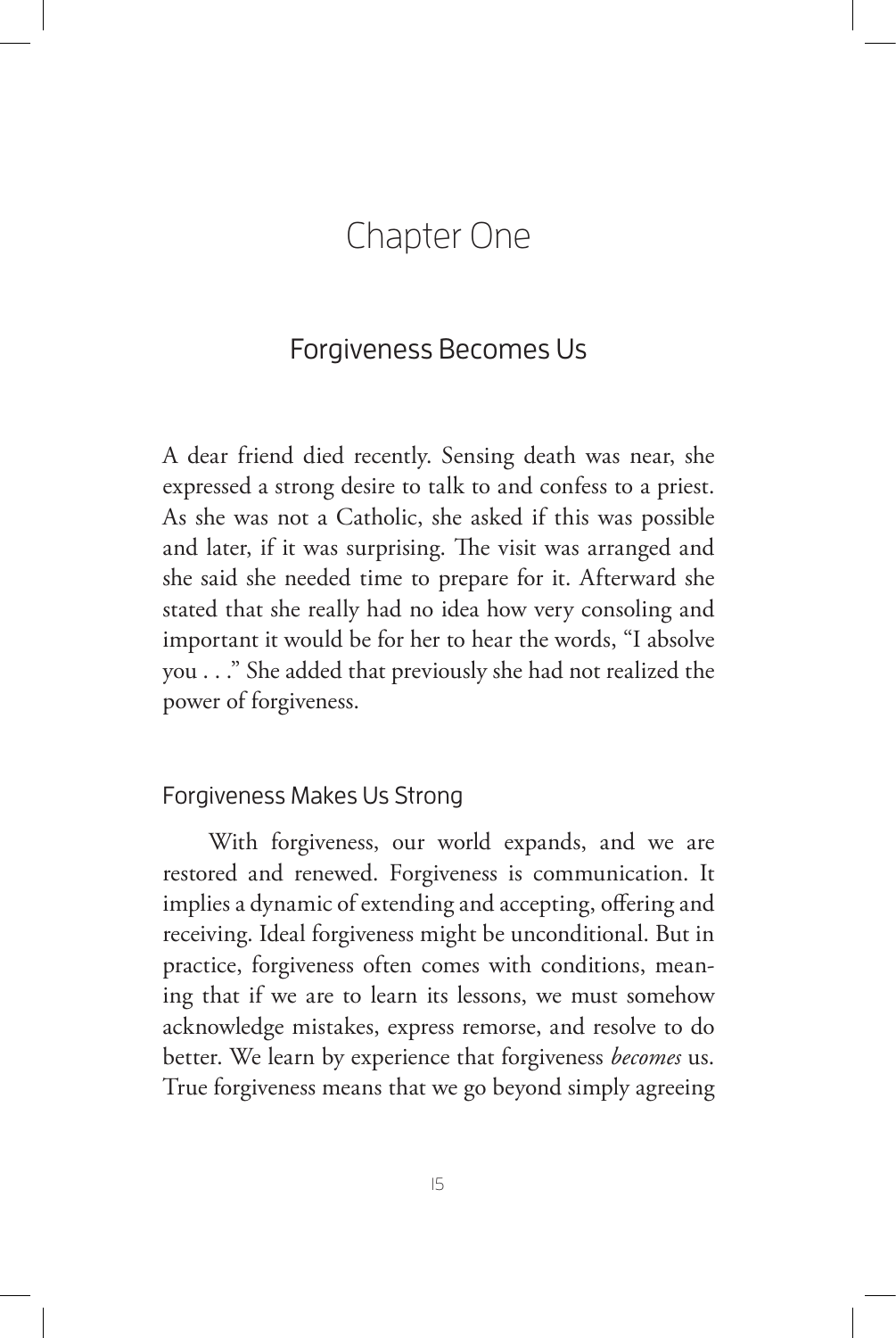to "forgive and forget," for that would mean that we lose the most important element of forgiveness, which is that we are bettered by the experience. Making amends helps us become more understanding, more compassionate, and more accepting of our own humanity and that of others. Absolution is in fact empowering, but only if we allow its grace to permeate our attitude toward ourselves and others.

A worldview based on getting even, remembering and nursing grudges, wallowing in self-pity, or taking the fight to every argument is hopeless. The Bible offers an alternative rooted in a consistent covenant awareness. We have a "deal" with God that we will live up to the covenant's terms, expressed simply as, "I will be your God, and you shall be my people" (Jeremiah 7:23; also Ezekiel 36:28). We often fall short of this agreement, so we have come to expect forgiveness because it is so necessary. As people belonging to God we thereby have an obligation to forgive others. Forgiveness rather than retribution is the covenant's standard.

#### The Vocabulary of Forgiveness in the Bible

The Old Testament understands forgiveness within the context of God's covenant with Israel. God is the holy and faithful covenant partner, while Israel consistently sins, falling short of her calling as God's people. The Hebrew term *kipper* can mean "to cover, to make atonement,"<sup>2</sup> as when Ezekiel describes the offerings that make atonement for the house of Israel (45:15, 17, 20). Another term, *ratsah*,